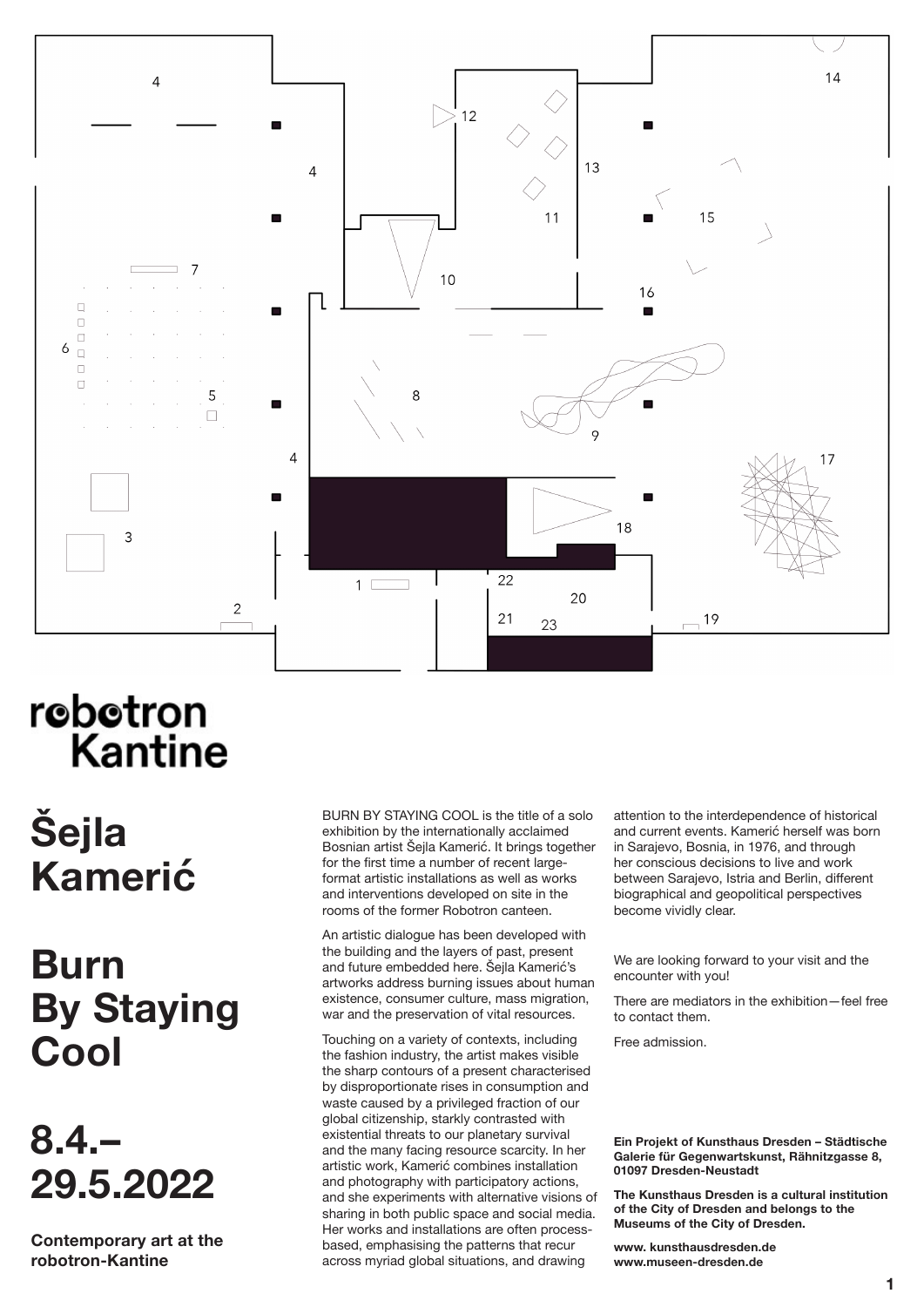**2**

# **1**

#### **FREI, 2004**

Stamp, public action

During Kamerić's public intervention at the festival CTM - Club Transmediale for the first time visitors were given a "FREI" stamp instead of the club's stamp. The stamp refers to the existential conditions, such as an access to a place or to resources, as well as the universal as well as existential human desire for freedom.

*Hall A*

#### **2**

#### **SUMMERISNOTOVER, 2022**

#### Digital print on wood

Šejla Kamerić's project SUMMERISNOTOVER is a series of site-specific works including posters, stickers and digital images that are shared and spread online. It deals with the issue of today's usage and distribution of (war) images. The photographs of SUMMERISNOTOVER depict close-ups of bomb explosions. The images have an inherent and disturbing aesthetic while the hashtaglike slogans (THROWBACKTHURSDAY, SUMMERISNOTOVER, NOFILTERSKY) cover topics, such as summer feelings or holiday fantasies which are in a clashing contrast to the violent situation shown on the image.

#### **3**

#### **PRESENT IS PAST, 2022**

Site-specic installation, compressed cardboard waste, festive lights

Two large-format blocks of cardboard waste, wrapped by festive lights, form the entrance situation of the exhibition. The blocks are the amount of cardboard waste generated within a few days by consumption in a Dresden supermarket chain and collected here as recycling material. Kamerić's topics are the precariousness of our existence and the question of how art and society can respond to the threatened coexistence and destruction of nature and to the flooding of habitats by our waste? The "present" in English can be used as a term for a 'gift' as well as for the 'present day'. According to this double meaning, "gifts" would have to belong to the past, whereas present and past concerning the investment of resources will remain irrevocably linked. Under the title THE PRESENT IS PAST and PAST IS PRESENT Šejla Kamerić calls for the urgently needed confrontation with our future survival and counters outdated notions of consumption and unconditional wear and tear on resources with two large-scale artistic installations.

#### **4**

#### **THE PARTY IS OVER, 2022**

Multipart hanging installation comprised of ca. 300 Kleidungsstücken, 5 Monitors with digital images and video footage

**"We are all part of the system that is broken. We exploit, overproduce, over-consume, unreasonably dispose and destroy. We choose not to see the devastation we leave behind. The imprinted message is for us. The party is over!"** This is the artists statement Šejla Kamerić on her participatory, public action THE PARTY IS OVER. For this project, started in 2019 as a launched grass roots action before the pandemic began, the artist smuggles textiles, transported in large quantities from richer consumer societies to former crisis regions, back into the EU. This large-scale disposal of clothing is often misleadingly declared as humanitarian aid. Šejla Kamerić buys the clothes for a fraction of their original price, and smuggles them back to the EU to be distributed for free. The artistic action THE PARTY IS OVER is also the 'new label' of the clothes, which Kamerić offers for free takeaway on the streets and in public places. The action combines activism with fashion using different media such as photography, film, performance and social media and new forms of sharing. The artist invites people who take the clothes to feed pictures and videos to social media and thus participate in the action themselves.

> Viscose, 5 cm wide ribbon, dimensions variable Edition of  $5 + 1$  AP

Šejla Kamerić set up stations to distribute the clothing at three locations in Dresden in January 2022: In the reading room of the Saxon State Library - Dresden State and University Library (SLUB), in the Central Library - Dresden Municipal Libraries in the Palace of Culture, and in the Kunsthaus Dresden. Cardboard boxes and clothes and a simple "To Give Away" sign invited people to take the clothes home. In a targeted form of collaboration, actors from the ensemble of the Staatsschauspiel Dresden, Marin Blülle, Kriemhild Hamann, Sven Hönig, Anton Löwe, Karina Plachetka, Fanny Staffa and the photographer Sebastian Hoppe also took part in the action and made their own artistic contributions. The contributions to the action in Dresden as from several cities in Europe are combined in a media installation in the robotron canteen. With the project, Šejla Kamerić also designs an experimental model for an alternative, utopian practice of sharing that breaks away from commercial circuits.

**5**

# **IMAGINE, 2004**

SD video, colour, sound, 01:24 min.

The video IMAGINE shows the artist's hands cleaning strawberries. Shot from above, the hands calmly remove the strawberries' green leaves and put them aside, while we hear a female voice saying:

"Imagine, they dig through the garbage.

Some people dig through the garbage.

Imagine, through my garbage.

Can you imagine that?"

**6**

# **CARE 1, 2, 3, 4, 5, 6, 7, 8, 9, 10, 11 & 12, 2018**

Cardboard boxes; candles; food cans; newspapers; magazines; clothes; toilet paper; soap; shoes; board games

One cardboard box of CARE contains candles, some are new and others half burnt, another box is filled with expired food cans, and an additional one with newspapers and magazines. They are a remake of the packages that the artist received as humanitarian aid during the war in Bosnia. The work is a direct response to the state of power between different socioeconomic groups in a time of crises. It questions one's understanding of his or her own "absolute" position.

# **7**

#### **LIBERTY, 2015**

Plexiglas, LED lights, Anti-Roosting-Spikes

A bird control spike, also known as an antiroosting spike, works by reducing the area available for birds to land on. They can be attached to building ledges, street lighting, and commercial signage to prevent birds from perching or roosting. The birds get stabbed slightly and are usually unharmed.

Installed on the glowing letters the bird control spikes "protect" LIBERTY.

*Center*

#### **8**

### **KEEP AWAY FROM FIRE (black I + II), 2018**

Cotton, polyester, viscose, rayon

#### **KEEP AWAY FROM FIRE (white I - IV), 2020-21**

Cotton, polyester, viscose, rayon

KEEP AWAY FROM FIRE, sculptures floating in space, are made of hundreds of labels cut out of clothes. Floating from the ceiling, they form a huge cloud, made of the smallest components of clothing, which at the same time contain and hide important information

and instructions: the labels.

### **9**

#### **BURN BY STAYING COOL, 2022**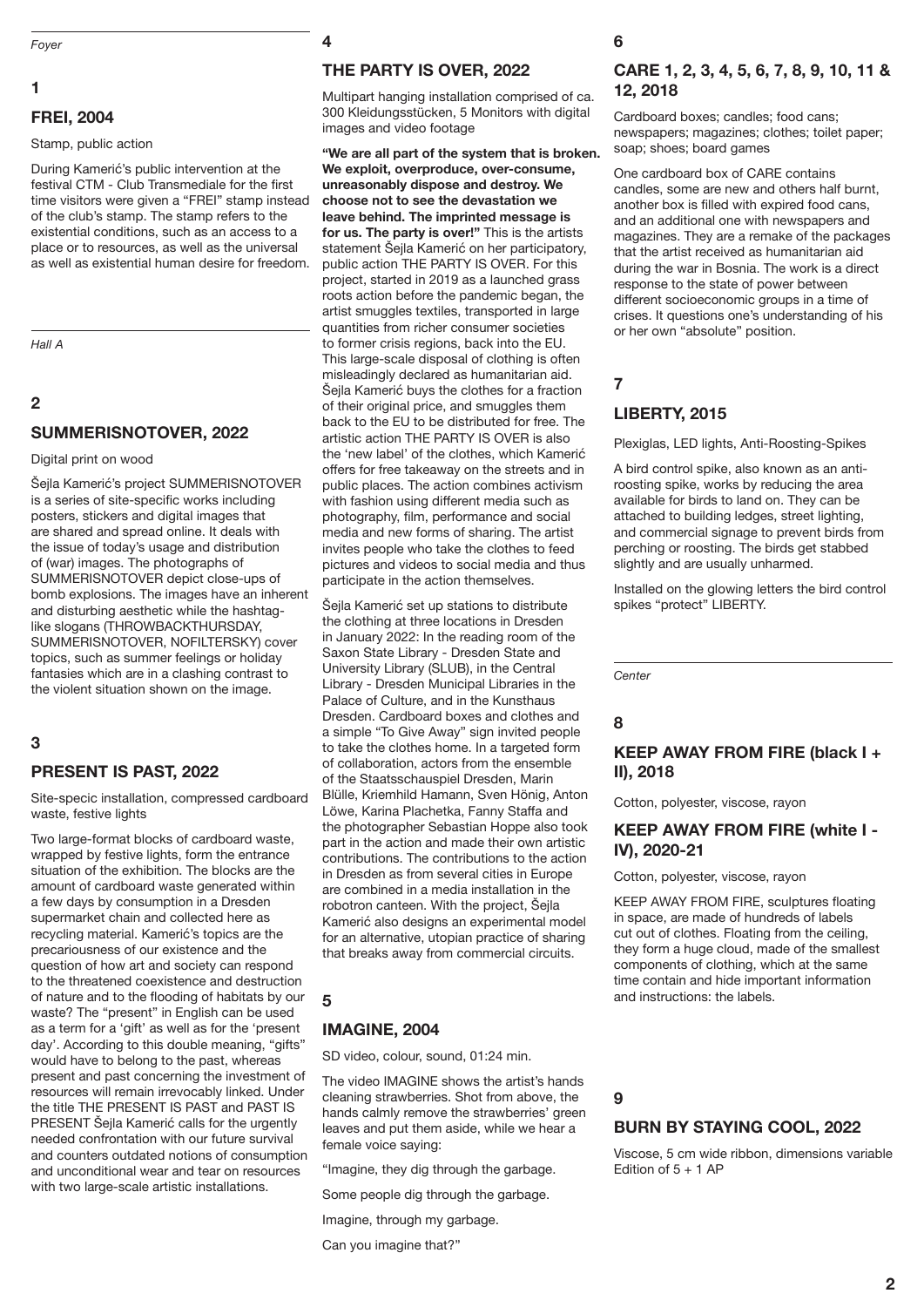SD-Video, colour, sound 05:23 min. Edition of 5 **13**  $+ 1$  AP (2/5)

# **UNTITLED / DAYDREAMING, 2004**

Šejla Kamerić sees political propaganda as a part of popular culture. In the video work UNTITLED / DAYDREAMING the artist has taken several quotes from different political speeches. These quotes are slogans, which over time have been used by completely different politicians with different political stands, who repeated them. George Bush wasn't the first one who said, "Either you are with us, or you are with the terrorists". Variations of this sentence ("You're either with us, or against us") were most certainly uttered before him and will most likely be used again and again. In the video, political statements are reiterated in the context of a daydream to create an ambiguous feeling. In using Bosnian language and English subtitles Šejla Kamerić puts the English-speaking viewer in a position where they have to read the subtitles to understand the unfamiliar language they hear. Also UNTITLED/ DAYDREAMING asks us to question our own position and who the "Other" actually is.

SD-Video, colour 01:20 min., Edition of  $5 + 2$ AP (1/5)

#### **11**

# **IF I SLEEP IT WILL BE DOUBLE, 2009**

Silk, ink, cotton, dimensions variable

Excerpts from diaries, written by four individuals during the war in Bosnia and Herzegovina, are painted on duvets and cushions: passages from a young girls detailed reflections, a soldiers systematic counting of the days (or is it the number of people killed?) and the listing of names of the people encountered by one man during his daily routine.

# **12**

### **SUNSET, 2008**

The video animation SUNSET is based on what is believed to be the only colour photograph showing the Warsaw Ghetto in flames during the 1943 uprising in which the Jews locked up in the Ghetto were fighting against their deportation to extermination camps. The photo was shot as a transparency by Karol Grabski, who was hiding in Warsaw at that time. In SUNSET, the moment captured in the single image is extended. The smoke rises to the sky, the sun fades away, the moment is stretched and it becomes eternity.

#### *Hall B*

#### **ORIGINS, 2015**

Wall drawing, pigment, gold dust, dimensions variable

The word "Origin" in English describes the place you come from. The site-specific wall drawings, that Šejla Kamerić has realized starting in 2015, were created in the context of her confrontation with the war atrocities of the Bosnian war. Place names like "Buchenwald" sound as if they refer to beautiful picturesque landscapes to anyone who does not know the history of the place, and yet the opposite is true.

"Little Soft Hills" is the place of an execution site, "Red Earth" is the name of a mass grave. How do you possibly translate pain? It is hard to explain, it is impossible to share these experiences. Šejla Kamerić translated the names of places of war crimes into English, leaving them open to interpretation. Later she encountered a sentence in a novel by Charles Frazier (Cold Mountain, 1997) which seemed to be matching with what she wanted to share: "How can a name, not even the real name, break your heart?"

# **14**

# **HORIZON, 2017**

HD video installation, colour, sound, curtain, video: 00:53 min., loop

A pastel pink curtain hides a vertically positioned screen showing a colourful voice line that does not sync with sound of a computer-generated female voice repeating the question: "Have you ever seen the moon set over an open sea?"

In a setting that resembles a changing room, the screen functions as a black mirror and the installation HORIZON functions as a confession spot or a meditative self-reflection hideout.

The earth, the nature and our existence in this universe gives us so many transcendental moments of enjoyment for free. We choose not to take those and rather turn ourselves to artificial supplements that over waste and destroy us.

The moon setting over an open sea - is the image that the voice recalls. Do we allow ourselves to experience the wonder of the universe and our existence? And what is our position in this world? What is for some the most romantic setting, for others could be a journey full of fears.

# **15**

#### **ENDLOSERSOMMER, 2022**

Newspaper, stone, dimensions variable

For her newest work, ENDLOSERSOMMER, published in the form of a newspaper and presented for the first time in Dresden, Šejla Kamerić combines cropped-in images of

smoke, explosions and fires from current war zones with images of the forest and refugee camps on fire. By using these simultaneously spectacular yet abstract, lyrical and ultimately interchangeable images of clouds, Šejla Kamerić transforms them into supra-temporal ciphers of violence. At the same time, she addresses our ever-faster cycle of attention, and the processing of news of this kind in the media. Images of violence may be accessed millions of times in one day and shared via social media platforms, only to be quickly lost in the maelstroms of media. The very next day, our short attention spans have moved on from the images, and from concern with the fates of the people involved.

# **16**

# **PAPILLONS D'EIDOMENE, 2018**

Colour photograph with text on paper

Butterflies of unknown origin found at Idomeni camp after Greek riot police cleared migrants from the site in May 2016.

Humans and butterflies migrate. Butterflies fly. Humans flee. The Idomeni camp was the largest transit camp in Greece at the Macedonian border. Between 12 and 14,000 people, including at least 4,000 children, lived at Idomeni camp in squalid conditions for months, hoping to be allowed to continue on their journey toward Northern or Western Europe. Migration is movement for a range of purposes, but probably most frequently occurs in connection with resources. These include food, shelter and generally a safe habitat.

Refugees are humans who are forced to migrate, they leave their homes because of persecution, war, or violence. They have a well-founded fear of persecution for reasons of race, religion, nationality, political opinion or membership in a particular social group.

# **17**

# **PAST IS PRESENT, 2022**

Site-specific installation, dried pine needle, festive lights, dimensions variable

Šejla Kamerić's second large installation under the title PAST IS PRESENT is also dedicated to the extreme and often extremely shortterm consumption of resources produced by Western consumer societies. The occasions of these excesses of consumption, to create

moments of happiness or festive moments

for children, are diametrically opposed to the consequences that this use of resources has. The dry pine trees come from the huge contingent of Christmas trees which, after being cut to decorate the living room for a few days, are being collected in the streets in large piles, to be then quickly disposed of.